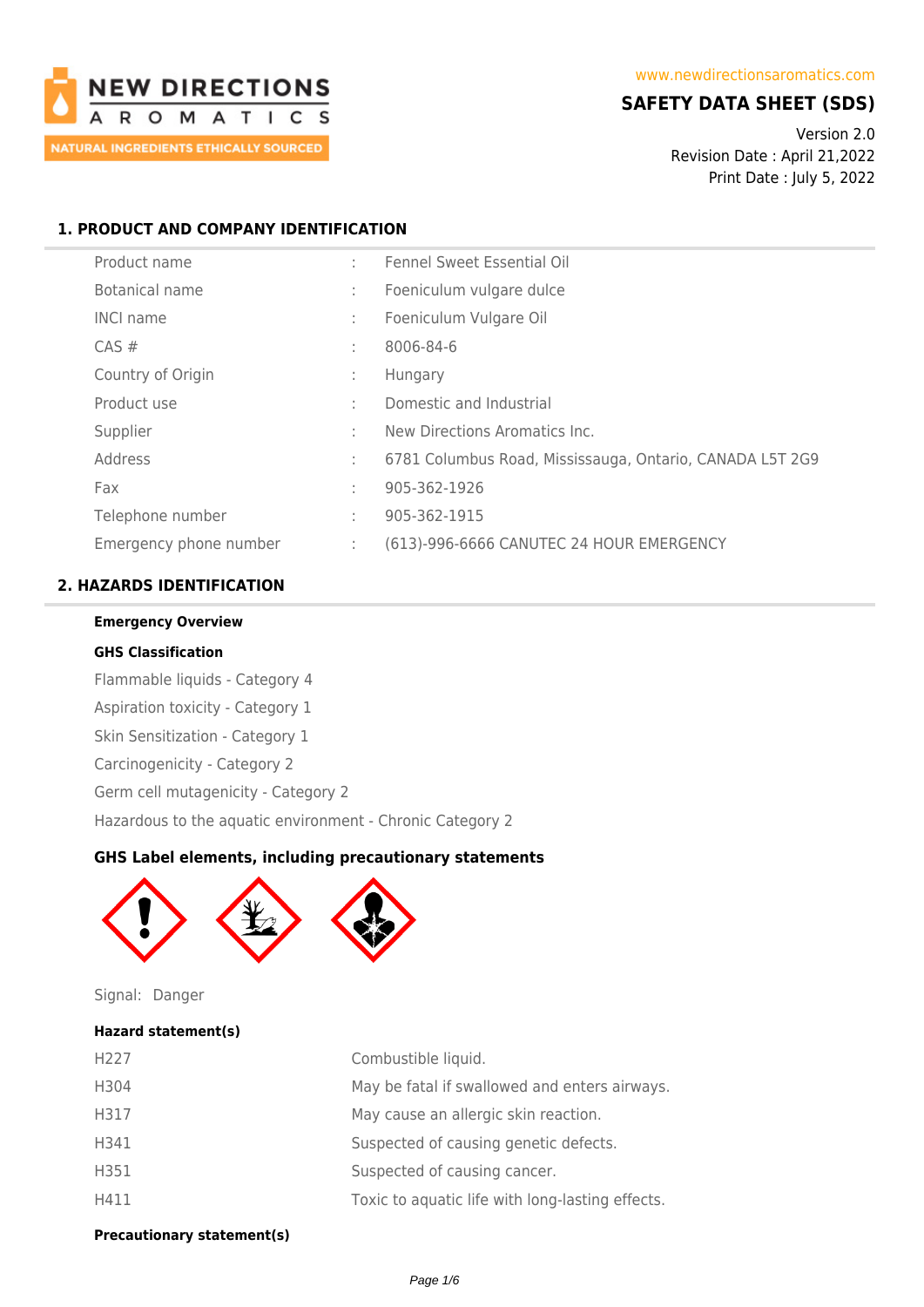| Obtain special instructions before use.                                                           |
|---------------------------------------------------------------------------------------------------|
| Do not handle until all safety precautions have been read and<br>understood.                      |
| Keep away from heat, hot surfaces, sparks, open flames and other<br>ignition sources. No smoking. |
| Avoid breathing dust/fumes/gas/mist/vapours/spray.                                                |
| Contaminated work clothing should not be allowed out of the workplace.                            |
| Wear protective gloves/protective clothing/eye protection/face protection.                        |
| Use personal protective equipment as required.                                                    |
| IF SWALLOWED: Immediately call a POISON CENTER/doctor.                                            |
| IF ON SKIN: Wash with plenty of water.                                                            |
| If exposed: Call a POISON CENTER or doctor/physician.                                             |
| Specific treatment (see section 4 on this label).                                                 |
| If skin irritation or a rash occurs: Get medical advice/attention.                                |
| Wash contaminated clothing before reuse.                                                          |
| In case of fire: Use appropriate fire extinguisher to extinguish.                                 |
| Store in a well ventilated place. Keep cool.                                                      |
| Store locked up.                                                                                  |
| Dispose of contents/container according to local regulations.                                     |
|                                                                                                   |

### **Other Info**

The substance does not meet persistent (P), bio-accumulation (B) and toxicity (T) criteria. The product is not PBT pr vPvB.

### **3. COMPOSITION / INFORMATION INGREDIENTS**

| <b>Product Name</b> | <b>CAS NO</b> | <b>EC NO</b> | <b>Concentration</b> |
|---------------------|---------------|--------------|----------------------|
| trans-Anethole      | 4180-23-8     | $224-052-0$  | $70 - 80%$           |
| Limonene            | 5989-27-5     | 227-813-5    | $3 - 8%$             |
| alpha-Pinenes       | $80 - 56 - 8$ | 201-291-9    | $1 - 7\%$            |
| Methyl Chavicol     | 140-67-0      | 205-427-8    | $\leq 6\%$           |
| p-Cymeme            | $99 - 87 - 6$ | 202-796-7    | $1.5\%$              |

## **4. FIRST AID MEASURES**

### **Eye contact**

Immediately flush eyes with plenty of cool water for at least 15 minutes. Get medical attention if irritation occurs.

### **Skin contact**

Remove contaminated clothing. Wash area with soap and water. If irritation occurs, get medical attention.

## **Inhalation**

If inhaled, removed to fresh air. Get medical attention if symptoms appear.

## **Ingestion**

Seek medical attention or contact local poison control center.

## **5. FIRE FIGHTING MEASURES**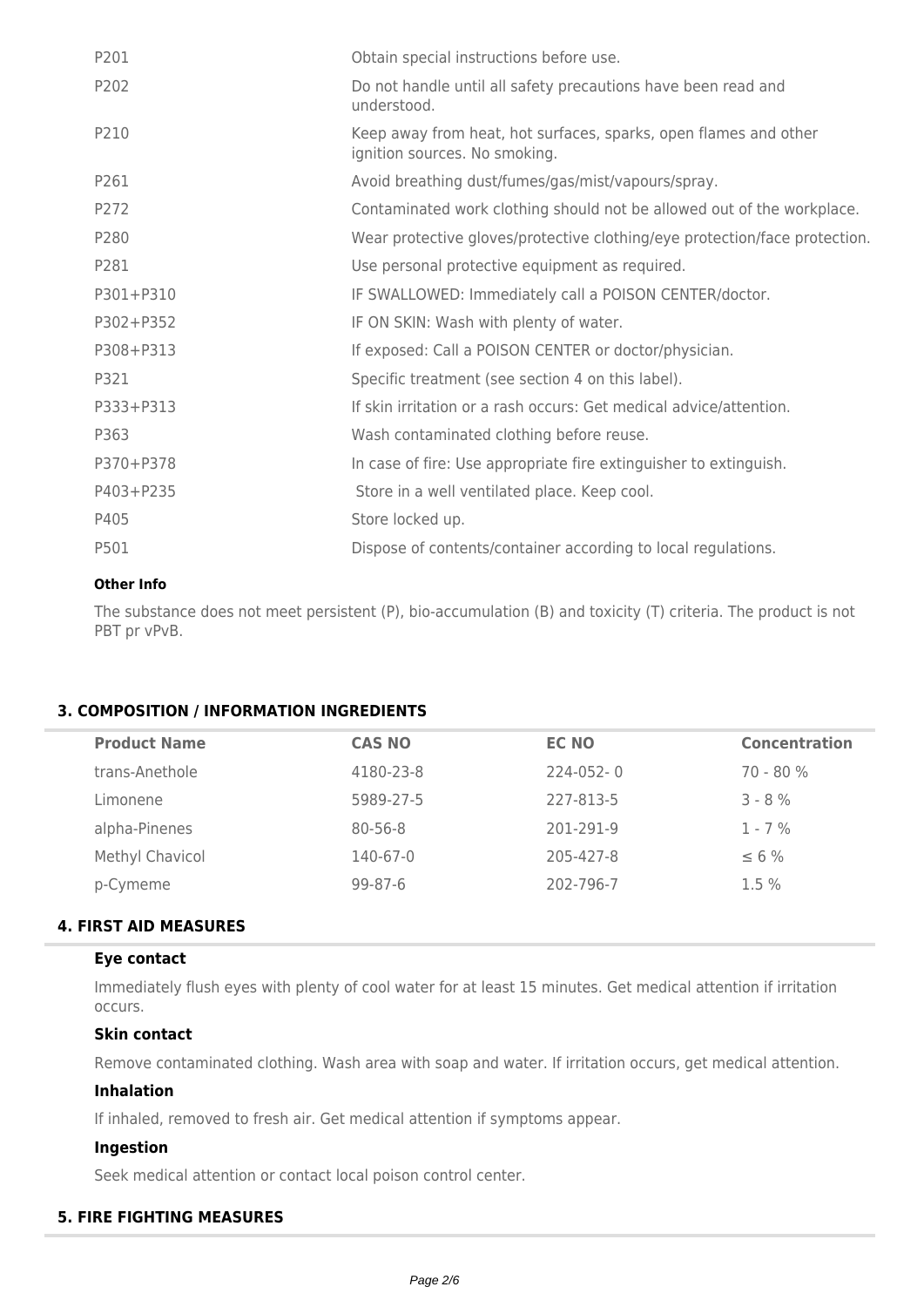## **Suitable extinguishing media**

Foam. Dry Powder. Carbon dioxide.

### **Unsuitable extinguishing media**

Water spray, water jet.

### **Special protective equipment and precautions for fire-fighters**

Wear proper protective equipment. Exercise caution when fighting any chemical fire. Use water spray or fog for cooling exposed containers.

### **Special hazards arising from the substance or its combustible products**

Hazardous decomposition products may be formed at extreme heat or if burned.

#### **Resulting gases**

Carbon oxides.

### **6. ACCIDENTAL RELEASE MEASURES**

#### **Personal precautions, protective equipment and emergency procedures.**

Equip clean crew with proper protection. Respiratory protection equipment may be necessary.

#### **Environmental precautions**

Do not flush into surface water or sanitary sewer system. Notify authorities if product enters sewers or public waters.

### **Methods and materials for containment and cleaning up**

Clean up any spills as soon as possible, using an absorbent material, such as sand, diatomite, acid binders, universal binders, sawdust, to collect it. Use suitable disposal containers.

### **7. HANDLING AND STORAGE**

### **Precautions for safe handling**

No direct lighting. No smoking. Ensure prompt removal from eyes, skin and clothing. Wash hands and other exposed areas with mild soap and water before eating, drinking or smoking and when leaving work. Handle in accordance with good industrial hygiene and safety procedures.

### **Conditions for safe storage, including any incompatibilities**

Provide local exhaust or general room ventilation to minimize dust and/or vapour concentrations. Keep container closed when not in use.

## **8. EXPOSURE CONTROLS AND PERSONAL PROTECTION**

#### **Eyes**

Use tightly sealed goggles.

### **Skin**

If skin contact or contamination of clothing is likely, protective clothing should be worn. Use protective gloves.

### **Respiratory**

In case of insufficient ventilation, wear suitable respiratory equipment.

#### **Ingestion**

Not for ingestion.

## **9. PHYSICAL AND CHEMICAL PROPERTIES**

| Appearance  | Colorless to pale yellow clear liquid. |
|-------------|----------------------------------------|
| Odor        | Characteristic spicy sweet woody odor. |
| Flash point | 62°C.                                  |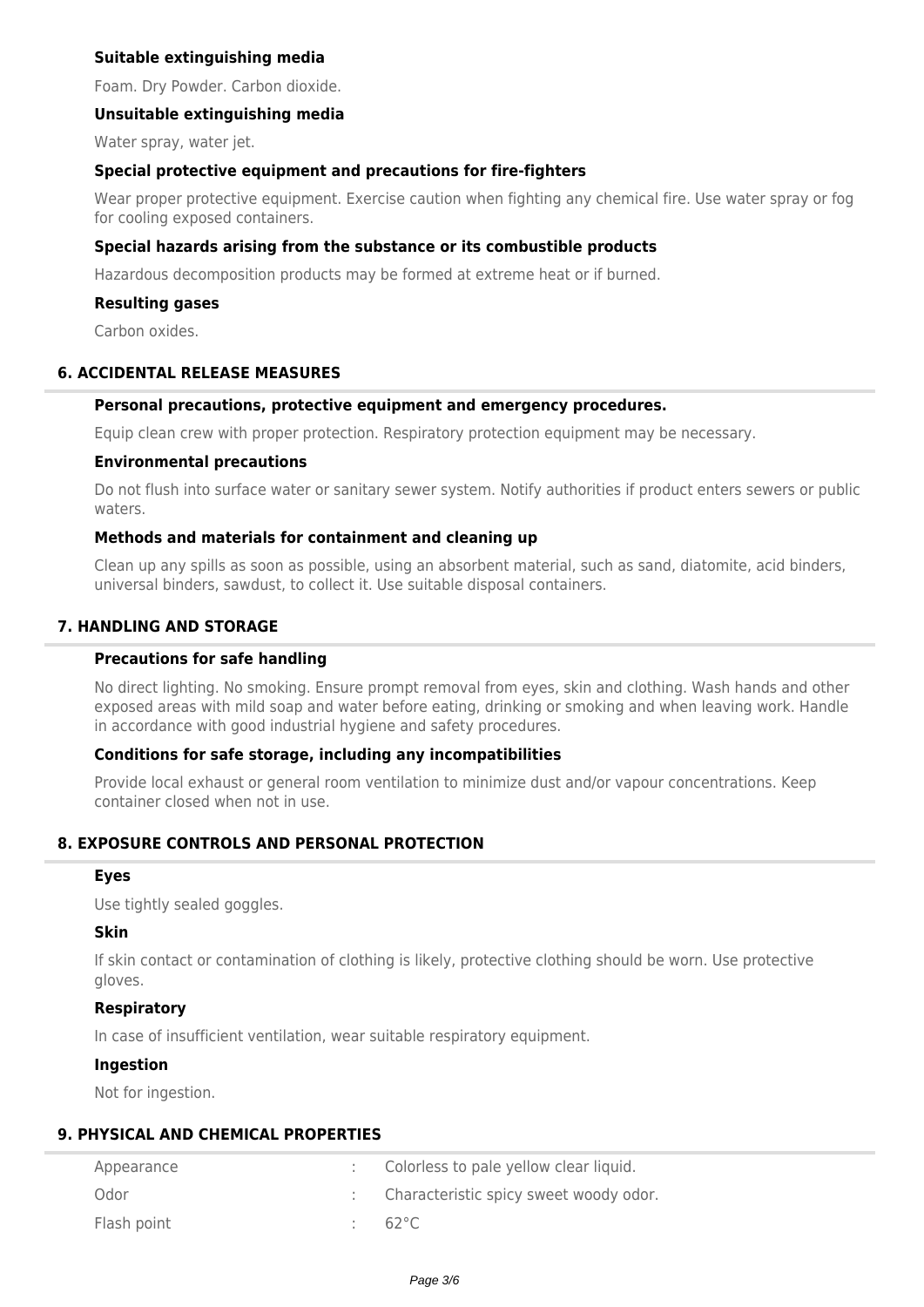| Relative density | 0.953 to 0.973 @ 20 °C                             |
|------------------|----------------------------------------------------|
| Solubility (ies) | $\therefore$ 1:1 in 90% alcohol.                   |
| Refractive index | 1.532 to 1.543 @ 20 °C                             |
| Optical rotation | +12 $^{\circ}$ to +24 $^{\circ}$ @ 20 $^{\circ}$ C |

## **10. STABILITY AND REACTIVITY**

### **Reactivity**

This material presents no significant reactivity hazard.

### **Chemical stability**

Chemically stable.

### **Possibility of hazardous reactions**

Hazardous polymerization will not occur.

## **Conditions to avoid**

Avoid sparks, flame and other heat sources.

#### **Incompatible materials**

Strong oxidizing agents.

### **Hazardous decomposition products**

Carbon Oxides.

### **11. TOXICOLOGICAL INFORMATION**

#### **Chronic toxicity**

May cause allergic reactions on skin.

#### **Inhalation**

Inhalation of high concentrations of vapor may result in irritation of eyes, nose and throat, headache, nausea, and dizziness.

### **Skin contact**

Adverse skin effects should be prevented by normal care and personal hygiene.

## **Eye contact**

Possible irritation should be prevented by wearing safety glasses.

### **Ingestion**

Low order toxicity causing irritation of the stomach and intestines which results in nausea and vomiting

### **12. ECOLOGICAL INFORMATION**

### **Ecotoxicity**

Toxic to aquatic organisms, may cause long-term adverse effects environment. Avoid any pollution of ground, surface or underground water.

#### **Persistence and degradability**

Not available.

### **Bio - accumulative potential**

Not available.

## **Mobility in soil**

Not available.

#### **Other adverse effects**

Not available.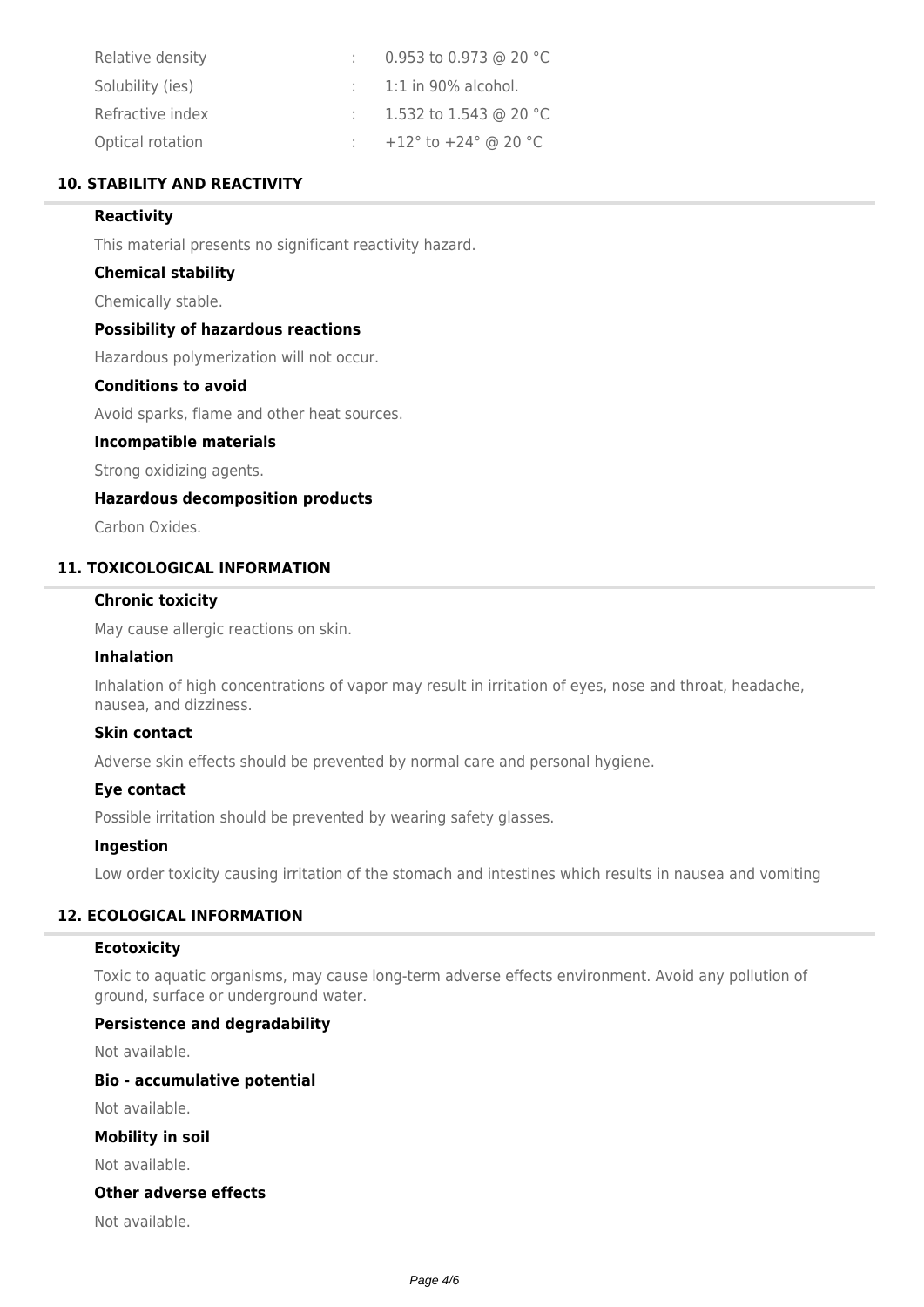## **13. DISPOSAL CONSIDERATION**

Dispose of product in accordance with local, state or provincial and federal regulations. Check with local municipal authority to ensure compliance.

## **14. TRANSPORT INFORMATION**

## **UN Number**

3082

## **UN proper shipping name**

Environmentally hazardous substance, liquid, n.o.s. (Fennel oil)

## **Transport hazard class**

9

## **Packing group**

III

## **US DOT Shipping Description (Land)**

3082

## **Proper shipping name**

Environmentally hazardous substance, liquid, n.o.s. (Fennel oil)

## **Class**

9

## **Packaging group**

III

## **IMO-IMDG Shipping Description (Sea)**

3082

## **Proper shipping name**

Environmentally hazardous substance, liquid, n.o.s. (Fennel oil)

**Class**

9

## **Packaging group**

III

## **IMDG-Marine pollution**

Yes.

## **IATA Shipping Description (Air)**

3082

## **Proper shipping name**

Environmentally hazardous substance, liquid, n.o.s. (Fennel oil)

**Class**

 $\overline{Q}$ 

## **Packaging group**

III

## **15. REGULATORY INFORMATION**

## **California Proposition 65**

• This product can expose you to Estragole, which is known to the State of California to cause cancer. For more information go to www.P65Warnings.ca.gov.